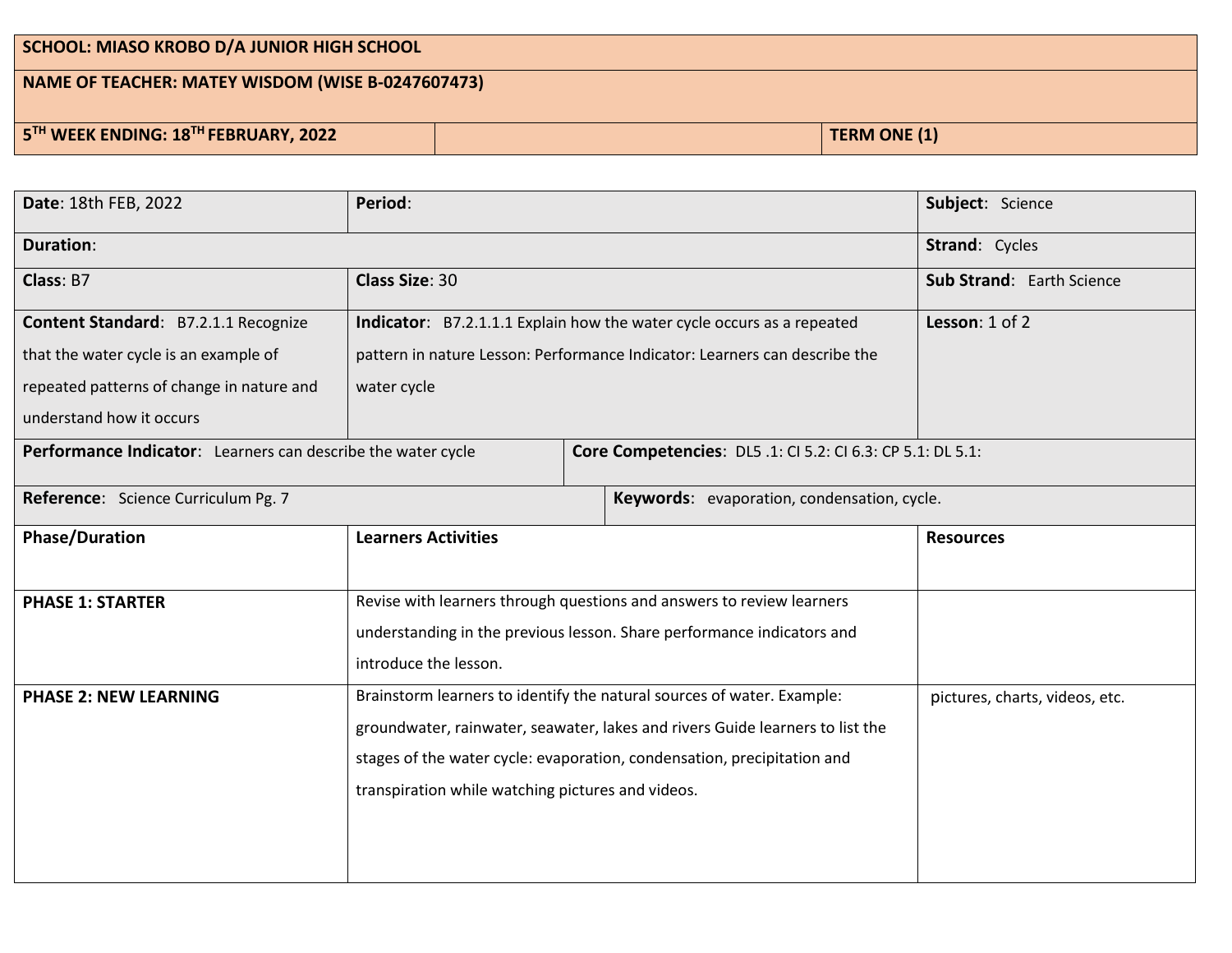|                            | Condensation                                                                    |  |
|----------------------------|---------------------------------------------------------------------------------|--|
|                            | Draw a flow chart or diagram to show the order of the stages in the water cycle |  |
|                            | and how they are linked to each other.                                          |  |
|                            | THE WATER CYCLE<br>$+$<br><b>SURFACE WATER</b><br><b>GECUNDWATER</b>            |  |
|                            | Guide learners to explain why the water cycle is a repeated pattern in nature   |  |
|                            | by searching the internet, books, journals, TV news, radio news and any other   |  |
|                            | sources. Assessment 1. State any three sources of natural water. 2. With a well |  |
|                            | labelled diagram, describe the water cycle.                                     |  |
| <b>PHASE 3: REFLECTION</b> | Use peer discussion and effective questioning to find out from learners what    |  |
|                            | they have learnt during the lesson. Take feedback from learners and             |  |
|                            | summarize the lesson.                                                           |  |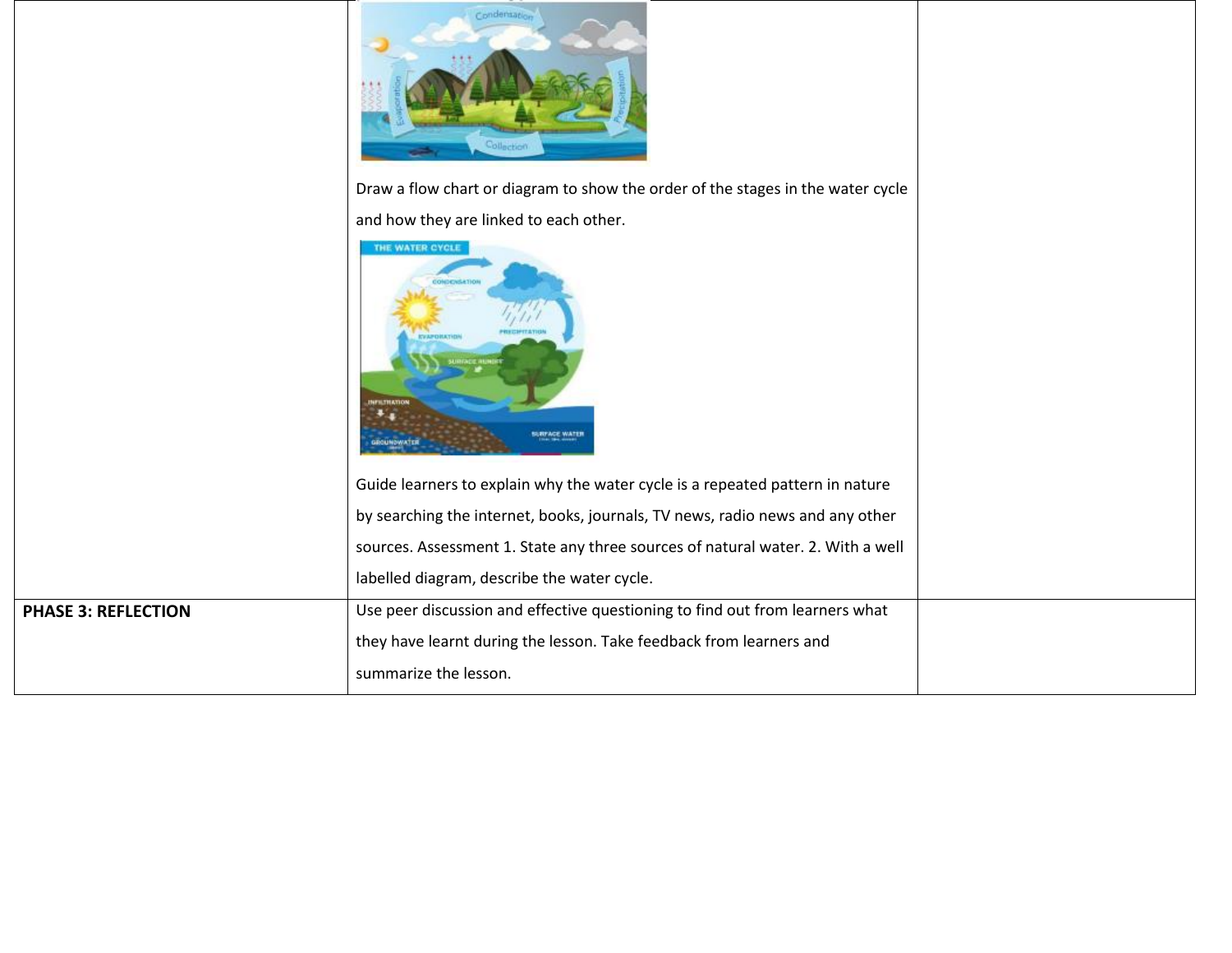| SCHOOL: MIASO KROBO D/A JUNIOR HIGH SCHOOL                                          |  | <b>CLASS: JHS 2</b>                |  |
|-------------------------------------------------------------------------------------|--|------------------------------------|--|
|                                                                                     |  |                                    |  |
| NAME OF TEACHER: MATEY WISDOM (WISE B-0247607473)                                   |  | <b>SUBJECT: INTEGRATED SCIENCE</b> |  |
| 5TH WEEK ENDING: 18TH FEBRUARY, 2022                                                |  |                                    |  |
| <b>CLASS SIZE: 30</b>                                                               |  | TERM ONE (1)                       |  |
| REFERENCE: INTEGRATED SCIENCE SYLLABUS, AKI OLA SCIENCE FOR JHS, INTERNET (YOUTUBE) |  |                                    |  |

| <b>DAY</b>     | <b>TOPIC</b>     | <b>OBJECTIVES</b> | <b>TEACHER LEARNER ACTIVITIES</b>                    | <b>TEACHING</b>  | <b>CORE POINTS</b>                                           | <b>EVALUATION AND</b>                                                     |
|----------------|------------------|-------------------|------------------------------------------------------|------------------|--------------------------------------------------------------|---------------------------------------------------------------------------|
| <b>DATE</b>    | <b>SUBTOPIC</b>  | <b>RPK</b>        |                                                      | <b>LEARNING</b>  |                                                              | <b>REMARKS</b>                                                            |
| <b>DURATIO</b> | <b>ASPECT</b>    |                   |                                                      | <b>MATERIALS</b> |                                                              |                                                                           |
| N              |                  |                   |                                                      |                  |                                                              |                                                                           |
| <b>DAY</b>     | <b>TOPIC</b>     | <b>OBJECTIVES</b> | <b>INTRODUCTION (10 MINS)</b>                        | Chalkboard       | Compound is the chemical                                     | <b>EXERCISE</b>                                                           |
| <b>Monday</b>  | <b>CHEMICAL</b>  | By the end        | Revise pupils RPK on the previous lessons using      | illustration.    | combination of two or more                                   | 1. What is                                                                |
| 70             | <b>COMPOUN</b>   | of the            | questions and answers.                               |                  | elements.                                                    | compound?                                                                 |
| minutes        | <b>DS</b>        | lesson, the       |                                                      |                  |                                                              |                                                                           |
|                |                  | pupil will be     | <b>PRESENTATION</b>                                  | Video on         | Sodium and Chloride                                          | 2. Write the                                                              |
|                |                  | able to;          | <b>ACTIVITIES (40 MINS)</b>                          | chemical         | <b>NaCl</b>                                                  | formulae of the                                                           |
|                |                  | 1.3.1             | <b>ACTIVITY 1</b>                                    | compounds        | Nitrogen and Oxygen<br>$H_2O$                                | following                                                                 |
|                |                  | explain the       | Brainstorm pupils to come out with the definition of |                  | Calcium and chlorine<br>CaCl                                 | compounds.                                                                |
|                |                  | term              | water compound.                                      |                  | Nitrogen and Hydrogen<br>NH <sub>3</sub>                     | a. calcium and                                                            |
| Wednesda       |                  | compound          |                                                      |                  | <b>CHEMICAL NAMES</b>                                        | oxygen                                                                    |
| y              |                  |                   | <b>ACTIVITY 2</b>                                    |                  | Magnesium chloride<br>MgCl <sub>2</sub><br>(i)               | b. Lithium and                                                            |
| 70             | <b>SUB-TOPIC</b> | 1.3.2 write       | Guide pupils to list and discuss the compositions of |                  | FeS<br>Iron (II) sulphide<br>(ii)                            | sulphur                                                                   |
| minutes        |                  | chemicals         | some simple binary compounds.                        |                  | (iii)<br>NH <sub>4</sub> OH                                  | $\textit{Ammonium hydroxide} \textbf{C.} \textit{aluminium} \textit{and}$ |
|                |                  | the               | Assist them to write the formulae of the compounds   |                  | Silver chloride<br>AgCl<br>(iv)                              | oxygen                                                                    |
|                |                  | formulae of       | listed.                                              |                  |                                                              | 3. balance these                                                          |
|                |                  | simple            |                                                      |                  |                                                              | equations                                                                 |
|                |                  | binary            | <b>ACTIVITY 3</b>                                    |                  | <b>Balanced chemical equation:</b>                           | a. Mg+O <sub>2</sub> $\longrightarrow$                                    |
|                |                  | compounds         | Discuss the systematic names of simple binary        |                  | $Ca(OH)2$ + 2 HCl $\rightarrow$ $CaCl2$ + 2 H <sub>2</sub> O | <b>MgO</b>                                                                |
|                |                  |                   | compounds.                                           |                  |                                                              | $b. N_2 + H_2$                                                            |
| Friday         |                  | 1.3.3.            | Write the word equations for those compounds,        |                  |                                                              |                                                                           |
| 70             |                  | balance           | Guide pupils to balance the simple binary equations. |                  |                                                              |                                                                           |
| minutes        |                  | simple            |                                                      |                  |                                                              |                                                                           |
|                |                  | chemical          | <b>CLOSURE (20 MINS)</b>                             |                  |                                                              | <b>REMARKS</b>                                                            |
|                |                  | equations         | Summarize the salient points. (5 minutes)            |                  | <b>APPLICATION</b>                                           |                                                                           |
|                |                  |                   | Let pupils copy the core points into their notes. (5 |                  | Things around us are made of                                 |                                                                           |
|                |                  | <b>RPK</b>        | minutes)                                             |                  | compounds.                                                   |                                                                           |
|                |                  | Pupils know       | Let pupils answer questions on the lesson. (10       |                  |                                                              |                                                                           |
|                |                  | the first         | minutes)                                             |                  |                                                              |                                                                           |
|                |                  | twenty            | Mark the exercise and explain mistakes.              |                  |                                                              |                                                                           |
|                |                  | elements.         |                                                      |                  |                                                              |                                                                           |
|                |                  |                   |                                                      |                  |                                                              |                                                                           |